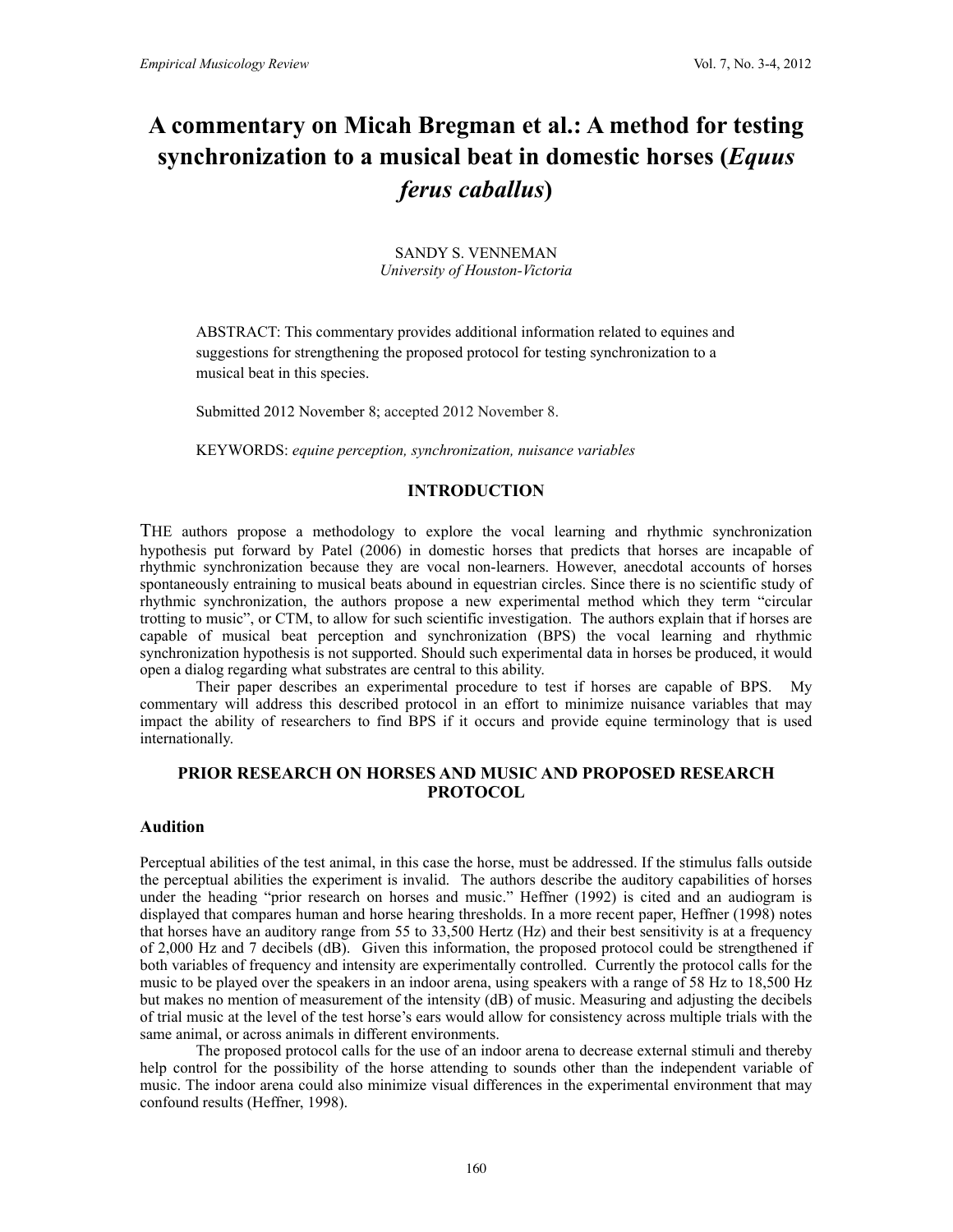The authors note that the case study uses a gelding. This would minimize the impact of sex hormones in this one experiment, but future researchers may want to include sex as a variable since hormones have been shown to impact audition in multiple species (Al-Mana et al., 2008).

#### **Vision**

Visual stimuli can also impact the behavior of horses. One of the earliest psychological experiments involved a horse named Clever Hans, who responded to very subtle cues from his handler by pawing the answer to math questions. When the person asking the math question did not know the answer, or was hidden from Clever Hans' view, he could no longer answer the question correctly. Thus the impact of almost imperceptible signals was documented and has been since called the "Clever Hans Effect." Hanggi and Ingersoll (2012) demonstrated that horses have visual abilities of nearly 360 degrees, so the proposition that the controller was not in the view of the horse for one third of the circle in the case study is likely to be inaccurate. However, the researchers have controlled for this confound in their current proposed protocol by hiding equipment controllers from the horse. Perhaps, more importantly, the authors eliminate inadvertent rhythmic cues from the horse handler by proposing the use of headsets supplying sounds that have no beat.

### **The circular trotting to music (CTM) method**

The authors of this research need a procedure that would eliminate as much human-horse communication as possible. With a mounted rider the horse can respond to multiple cues in addition to the auditory one supplied by the experimenter. Educated equestrians use all four aids to communicate with their mounts: hands, legs, seat, and voice. The seat (weight distribution and movement) is particularly influential as a horse will follow the rhythm of a rider if that rhythm is not synchronized with their own. The size of the horse's stride is also influenced by a rider with an educated seat. This influence allows the rider to influence the rhythm of the horse's footfalls. The difficulty of using a mounted rider arises when the rider unknowingly influences the movement of their mount with the aids. To eliminate seat and leg aids, the authors employ an un-mounted technique termed lunging. They minimize the impact of the hands by calling for a loose contact with the horse, and eliminate the voice by having the handler remain silent during data collection.

The training of horses has been described in text since ancient times starting with Xenophon 430-354 BC (Xenophon, 1925). The current study protocol would be strengthened if it used classical methods of training and terminology that are understood by equestrians internationally. In the proposed protocol, the authors describe a procedure that is classically termed lunging, in which the horse moves around the handler on a rope. This rope is generally termed a lunge line, rather than the stated "lead line." A lead is shorter and is used to lead a horse, not for groundwork. In the same paragraph they describe the lunge line placing the horse ten feet from the handler. This distance is unsafe, as a horse may show exuberance on the lunge and kick out, potentially injuring the handler. In addition, a circle of such small radius will inhibit the movement of most horses, except for very small ones, or ones with minimal stride (length of steps). Common practice in lunging is to spend the majority of the session on a 20 meter circle with the horse being ten meters from handler instead of ten feet. Likewise using traditional equipment and terminology would increase confidence in the procedure. A lunge whip would be used in place of the terminology in the protocol, "carrot stick and string" (Bryant, 2006).

Potential researchers could investigate the impact of the lunging technique by replicating with circles of varying sizes and assessing their influence on the ability of the horse to use its' body and entrain to the musical rhythm. The authors also note they conducted some trials off the lunge line. This variation would help eliminate any unintentional communication from the handler through the lunge line. This modification could call for the use a lunging pen, also called a round pen, if it were of ample size to avoid restricting movement of the horse. The horse in the case study was a Morgan and appears to be fairly typical of the breed, being small and compact. Even with his small size, he is leaning toward the center of the circle, and falling on the forehand. Both indicate a lack of balance that may be decreased if the procedure employed a larger circle.

A likely subject pool for further study would come from the discipline of horsemanship termed dressage, which is the French word for training. Any horse can be improved through dressage training, but some breeds have been selectively bred with qualities to fit the demands. These include warmbloods that are typically larger than the case study Morgan. Increasing the size of the circle will enable horses with a larger stride to remain in balance and move naturally, as well as small ones. Additionally, on a less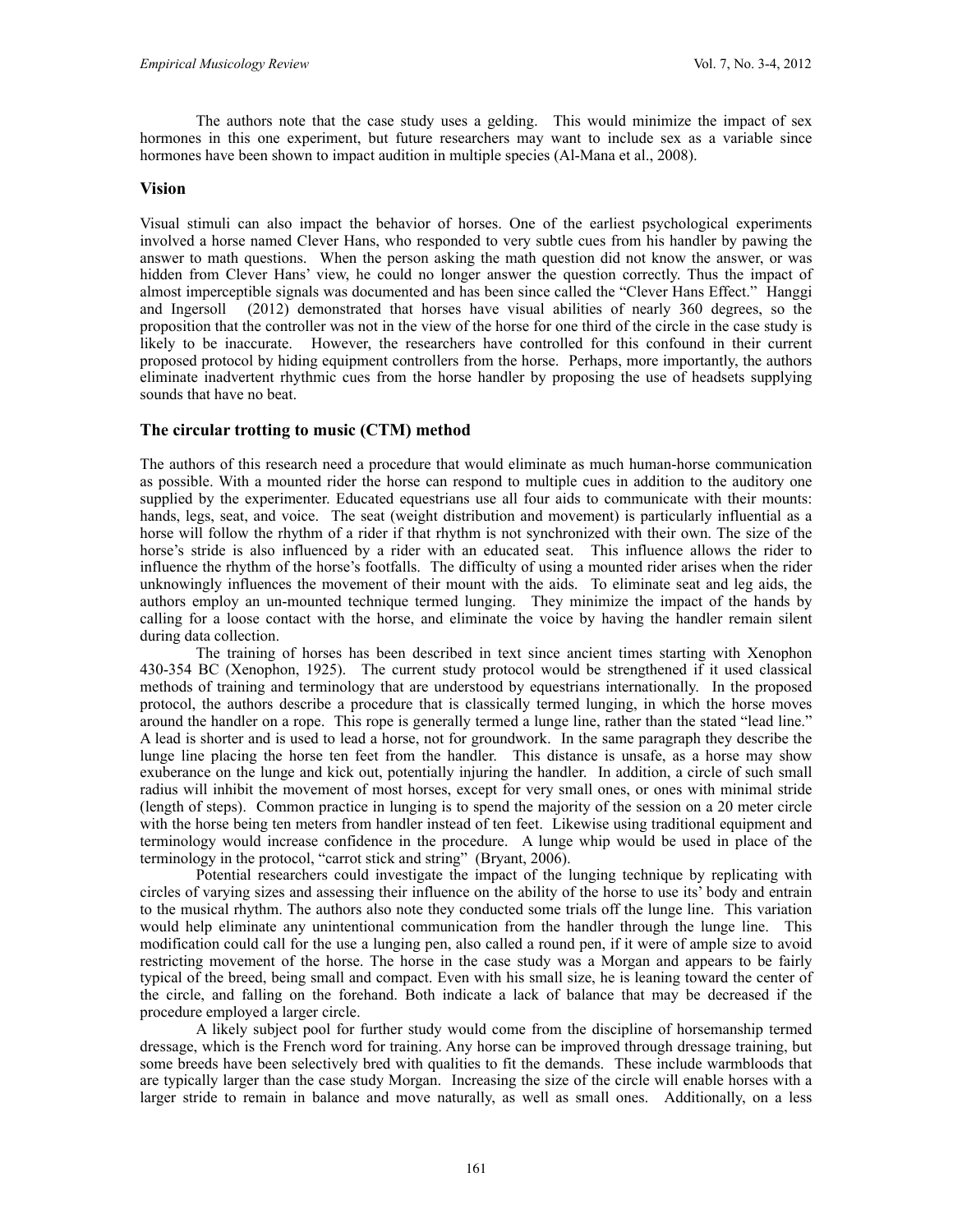restrictive circle, the time the horse remains in motion may increase, allowing for more trials to have sufficient data for coding.

Dressage riding has a long history of using music in training, exhibition, and competition. Musical rides are part of dressage competitions nationally, internationally, and are showcased at the Olympic Games. The US National level governing body for dressage, The United States Dressage Federation, sets rules for scoring rides to music, termed musical freestyles. The current rulebook instructs the judge to reward how well the music expresses the gaits of the horse and the appropriateness of the rhythm and tempo of the music to the horse (USDF Member Guide, 2011). The owner of the horse picked the music in the case study presented by the authors. Experimental validity would suffer if each horse were tested to different music in the experimental protocol. However, a strength of the proposed musical protocol is insuring that the test music chosen has a strong beat and that each horse has the physical ability to trot to the tempo chosen. The authors propose to use the same music and mechanically alter the tempo for different trials also strengthing the protocol.

The protocol also states that the handler should "maintain eye contact" with the horse. Horses respond to non-verbal cues, such as gaze, from other horses as well as handlers. Facing the horse obliquely toward the rear, with the line of sight on the hindquarters encourages forward movement in a horse, while obliquely facing toward the head, with the line of sight to the horses eye, is a signal to stop or slow. Therefore, unspecified gaze could add unwanted variation to trials. To reduce this variance, a simple change to the protocol could create stability over trials and across participants. Placing an adhesive target on the horse's hip and instructing the handler to look at the "target" could minimize variation due to this non-verbal cue, as well as promote longer sets of trotting for sampling.

#### **Data analysis method**

The protocol description of recording the horse's footfalls includes video, as in the case study, and a proposal to alternatively use an accelerometer. The procedure calls for multiple researchers to code footfalls frame by frame with the sound turned off. This eliminates the potential threat to validity from experimenter expectancies that would manifest as coders unconsciously finding synchronization when there is none (Cook & Campbell, 1979).

Humans show a strong tendency to favor the use of one hand over the other "handedness" and also exhibit "footedness" from a young age (Berger et al., 2011). Just like humans, horses exhibit a preferred or dominant foot (Lucidi et al., 2013). Most horses will use their dominant foot to start an upward transition (changing gait) if not cued by a rider. For this reason it might be beneficial to look at the beat on the dominant forelimb in addition to the current protocol of counting the footfalls of both forelimbs.

#### **DISCUSSION**

The authors note that there are many breeds of horses and this may impact results. Horses of different breeds generally have different temperaments and energy levels that could influence trials if not considered and controlled through experimental procedures. For example, will the trials be run before the horse is exercised for the day or after? Often horses "blow off steam" at the start of a training session and pay less attention during this period than after they have settled down. It might be advisable to allow the horse a specified warm-up period before collecting data or operationalize warmed-up as the point that the horse voluntarily stops voluntary movement. In addition to variation between breeds of horse, there is considerable variation within breeds. We might logically extrapolate from humans that some horses may have "musical inclinations" while others do not. Therefore a fairly large sample size would be necessary to adequately investigate this issue insuring the sample is not composed of only horses "with two left feet."

In closing, the authors have suggested an interesting experimental design, CTM, to test if anecdotal accounts of horses exhibiting BPS can be supported. If BPS is experimentally supported in horses the vocal learning and rhythmic synchronization hypothesis (Patel, 2006) will need revision.

#### **NOTES**

[1] Corresponding author. Departments of Psychology & Biology, University of Houston-Victoria, 3007 North ben Wilson, Victoria, TX 77995. Email: [vennemans@uhv.edu](mailto:vennemans@uhv.edu)